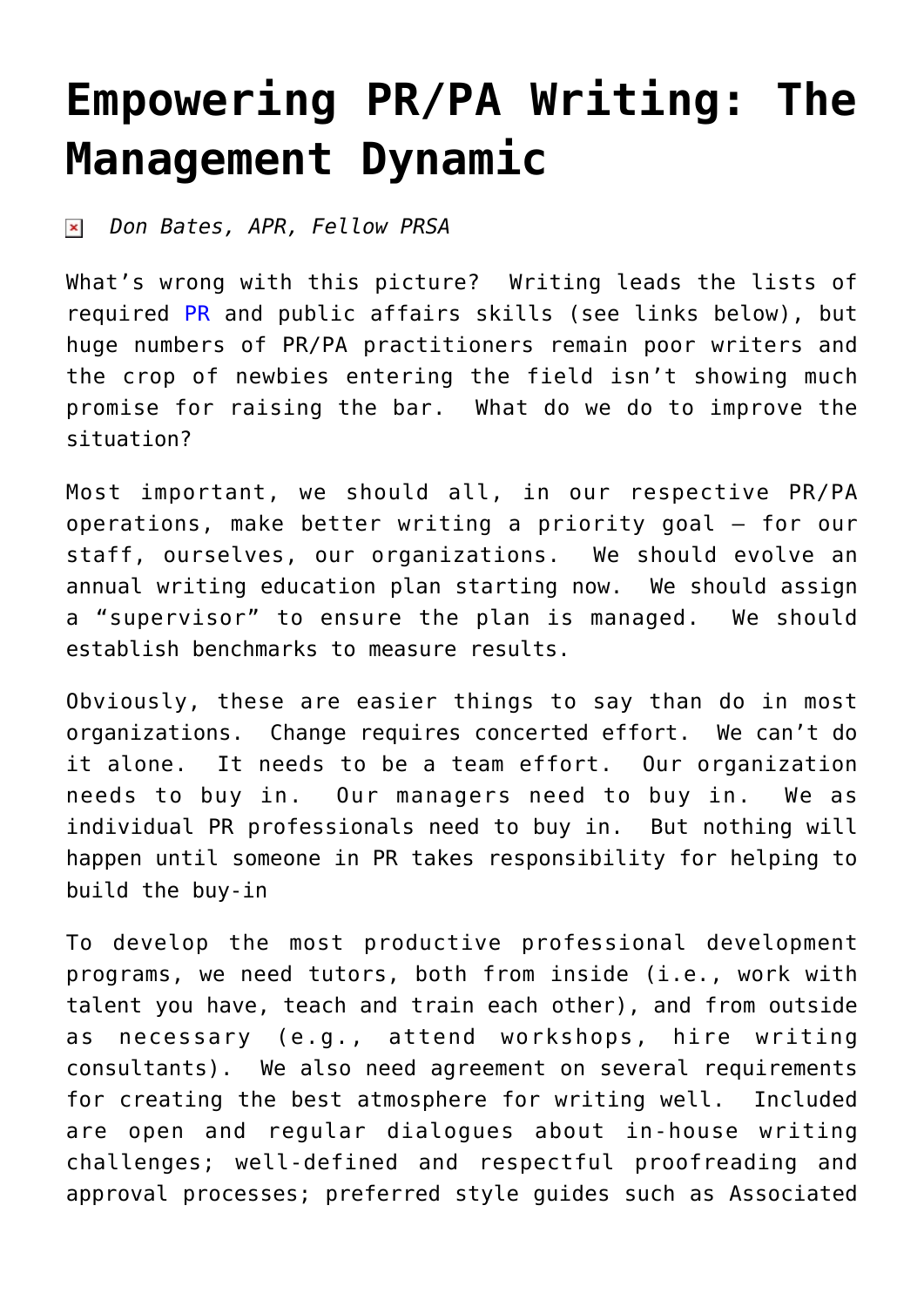Press; and library of essential writing books and reference works.

Writing well may be a given for some people, but for most of us it's a skill that evolves from our first babbles in the crib to our final words before we die. Like learning to speak articulately, it's always a work in progress. It takes years of practice before we arrive at an acceptable skill level – years of building vocabulary, grasping grammar, shaping leads, crafting headlines, fashioning quotes, mastering forms, and wrestling with the salmagundi of syntax.

As the reports below suggest, PR writing needs to be strengthened for many reasons, not the least of which is to do a better job of what our employers pay us for – to protect and improve their brand, reputation, impact and success. What better place to begin than at home – in our own organizations, our own offices, our own skins?

*About the Author: Don Bates, APR, Fellow PRSA, teaches PR writing workshops. He also teaches PR writing at New York University, and is senior advisor at Gould+Partners, PR agency management and M&A consultants. Contact Don at [db155@nyu.edu](mailto:db155@nyu.edu) or 917-913-8940.* 

## **FOOTNOTES: More proof of writing's value as a PR tool.**

**Annenberg Center for Public Relations' 2016 Global Communications Report**: "Written communications is the skill ranked most important by client and agency respondents (89%),"and is "more critical than strategic planning (84%), social media expertise (76%) and multimedia content development (76%) and a long way ahead of things such as business literacy (62%), analytics (62%), research (48%), search engine optimization (41%) and behavioral science (32%)." [Media relations came in at 63%.] [https://annenberg.usc.edu/sites/default/files/USC\\_REPORT\\_New.p](https://annenberg.usc.edu/sites/default/files/USC_REPORT_New.pdf)